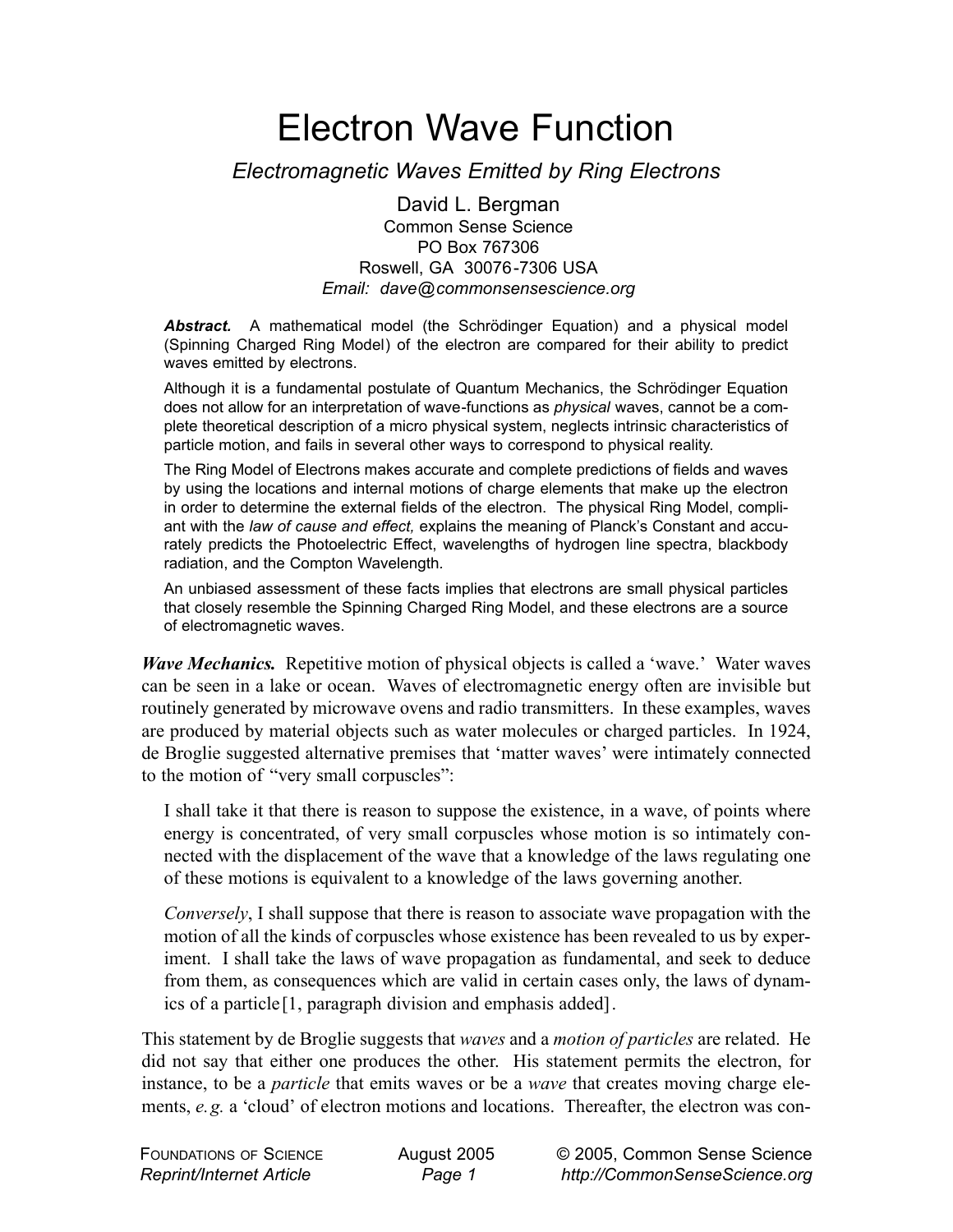sidered to be both a particle and a wave. The electron was given a *dual nature* that literally changed "before our eyes"; *i.e.* by observation a wave-electron collapsed to become a particle-electron. The founders of quantum mechanics (QM) applied the Schrödinger Equation (SE) as an electron's 'wave function'— as if a wave *functioned* to produce an electron. Since the SE predicted waves, it was just one more step to proclaim that the SE *generates* waves, in the sense of being the source of waves. The founders of the new paradigm soon claimed that experimental evidence confirmed their view of reality.

Matter Waves from Electrons. Many experiments demonstrate that electrons are the source of electromagnetic radiation of various wavelengths:

- Diffraction of electrons observed by Davisson and Germer (reflection from a crystal face) [2].
- Diffraction of electrons observed by G. P. Thomson (transmission through thin foils) [2].
- Emissions of hydrogen (called 'line spectra') from the electrons in hydrogen with wavelengths known as the Balmer series, Lyman series, and Paschen series [2].
- Emissions of hydrogen and helium with wavelengths in the extreme ultraviolet spectrum observed by Labov and Bowyer[3].
- Emission at the Compton wavelength from scattering of an X-ray beam [2].

What is Waving? The emissions just listed are oscillations of electric and magnetic field intensities. And almost certainly, the source of these waves are subatomic particles (electrons, *i.e.* 'corpuscles') in motion, just as de Broglie hypothesized. What was unclear is the mechanism whereby an electron emits a wave. De Broglie mentions *motions of mat-*

*ter* but does not tell us if these subatomic particles are in orbit, vibrating, expanding, compressing, or in random motion. As we know, the founders of QM postulated circular and elliptical orbits of point-like particles, and even spins of *zero-size* particles. Later, chemists depicted electrons as 'clouds' of motions. (In quantum field theory, the clouds are photons that "pop in and out of existence." For a modern example of this concept, see Figure 1.) Eventually, even these imaginary mechanisms were set aside in favor of a mathematical equation created by Schrödinger with fewer, if any, ties to an electron's dynamical structure.

The question of what is waving became unimportant. Physical particles and their mechanisms for exchange of energy were pushed out of Modern Physics. Starlight



**Figure 1.** Bonds in Water Molecule Pulling Together. Covalent bonds (darker yellow clouds) in water spread their influence into intermolecular hydrogen bonds (lighter yellow clouds) —SCIENCE, 29 January 1999, *p.* 614.

FOUNDATIONS OF SCIENCE *Reprint/Internet Article*

© 2005, Common Sense Science *http://CommonSenseScience.org*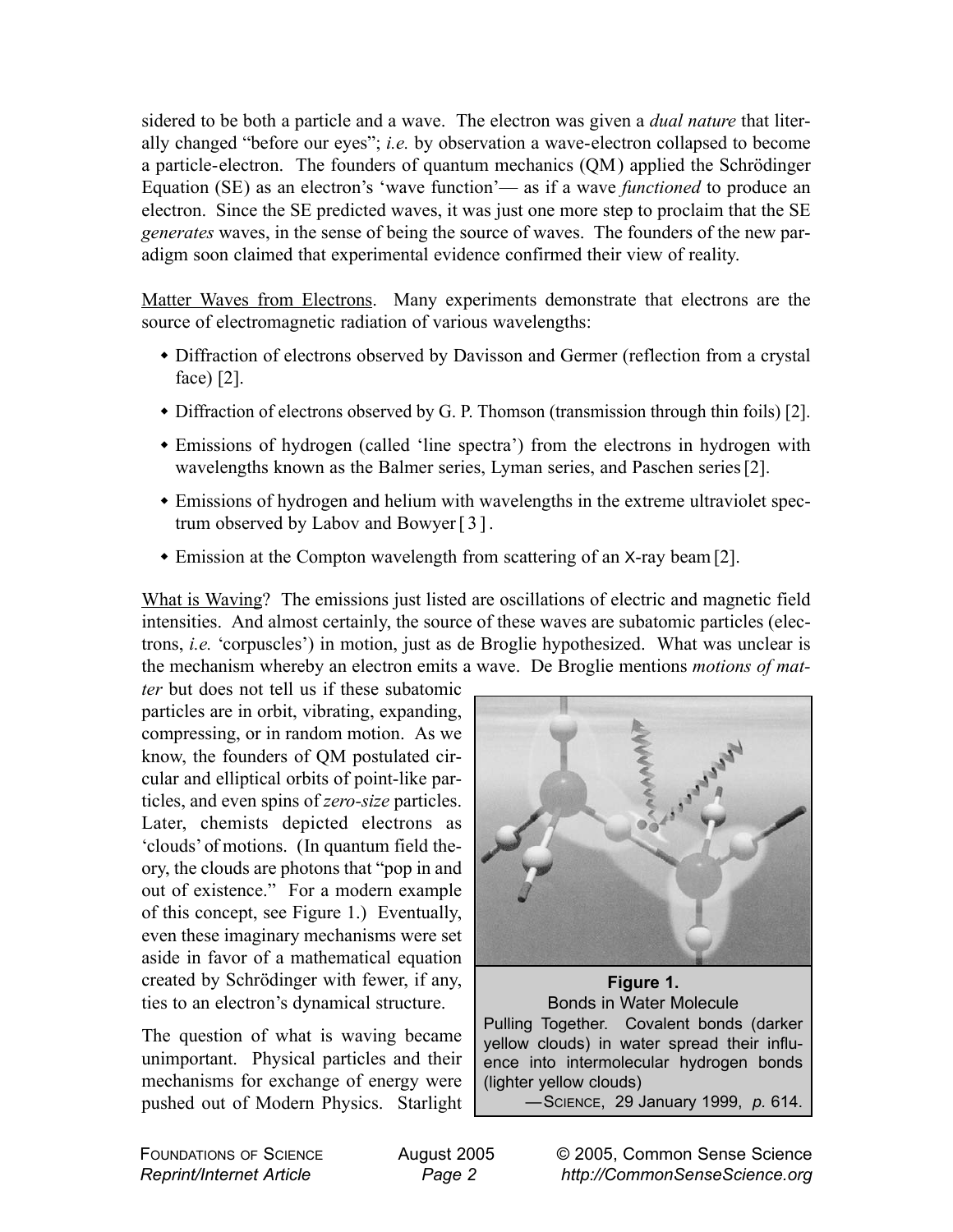could be detected by photographic plates that responded to light, now considered a photon, *i.e.* a particle instead of a wave. (Light had also been given a dual nature.) Wavelengths could be measured by interferometers that didn't ask what was waving. And in subatomic physics, electromagnetic fields were replaced by bosons such as the photon.

The founders of QM acknowledged that waves could be caused by the motion of subatomic particles. But, with little evidence if any, Heisenberg also proclaimed that if anyone had knowledge of a particle's location, then the particles must be in motion. The Heisenberg Uncertainty Principle was formulated to quantify a minimum movement that scientists must acknowledge in subatomic particles. The 'clouds' shown in Figure 1 are meant to illustrate the random motions and positions of electrons or photons. Heisenberg's concepts of chance events were quickly incorporated into QM. In the new paradigm, *determinism* in the universe was rejected and replaced by *chance-events.*

Schrödinger Wave Equation. The founders of QM adopted the SE to express their belief in the reality of an electron's so-called "wave nature." Powell and Crasemann state that the Schrödinger wave equation represents a free particle with certain features based on the ideas of Einstein (explanation of the Photoelectric Effect) and de Broglie (explanation of 'matter waves'):

[A] nonrelativistic free particle, of energy  $E = \frac{1}{2} m v^2$  and momentum  $p = m v$ , is associated with a wave, of frequency  $v = E/h$  and wavelength  $\lambda = h/p...$  The Schrödinger Equation for the wave function of a free particle arises directly from the Einstein-de Broglie relations and is, in a sense, equivalent to them…[4, *pp.* 56, 59].

The SE was also applied to atoms of hydrogen. Bohr placed a restriction on the angular momentum allowed in the orbiting electrons of his model for hydrogen. Certain wavelengths are associated with the orbits allowed by the quantization of angular momentum that accommodate quantized de Broglie 'matter waves.' The length of these wavelengths, given by  $\lambda = h/p$ , connected deBroglie 'matter waves' with the waves emitted by the orbiting electron of Bohr's hydrogen atom.

When Schrödinger produced an equation to describe the new mechanics of particles proposed by de Broglie and Bohr, his colleagues liked it more than he did. Schrödinger himself desired "actual realism" and was not satisfied with his equation. But today,

The Schrödinger wave equation is commonly regarded as one of the postulates of quantum mechanics[5].

The common opinion is that the SE (in view of its modifications considered in modern QM and QED) proved its validity by conformity of its solutions with vast amounts of experimental data and the coordination with general physical notions[5].

Problems with the SE. Hofer notes that a long discussion of "the scientific and logical implications of quantum theory" [based on the SE] has diminished, "until today any fundamental question in this respect seems to be considered a lack of scientific soundness[6]. But he also sees flaws in the SE: "From the viewpoint of common sense the most profound reason of uneasiness with quantum theory, despite its indisputable success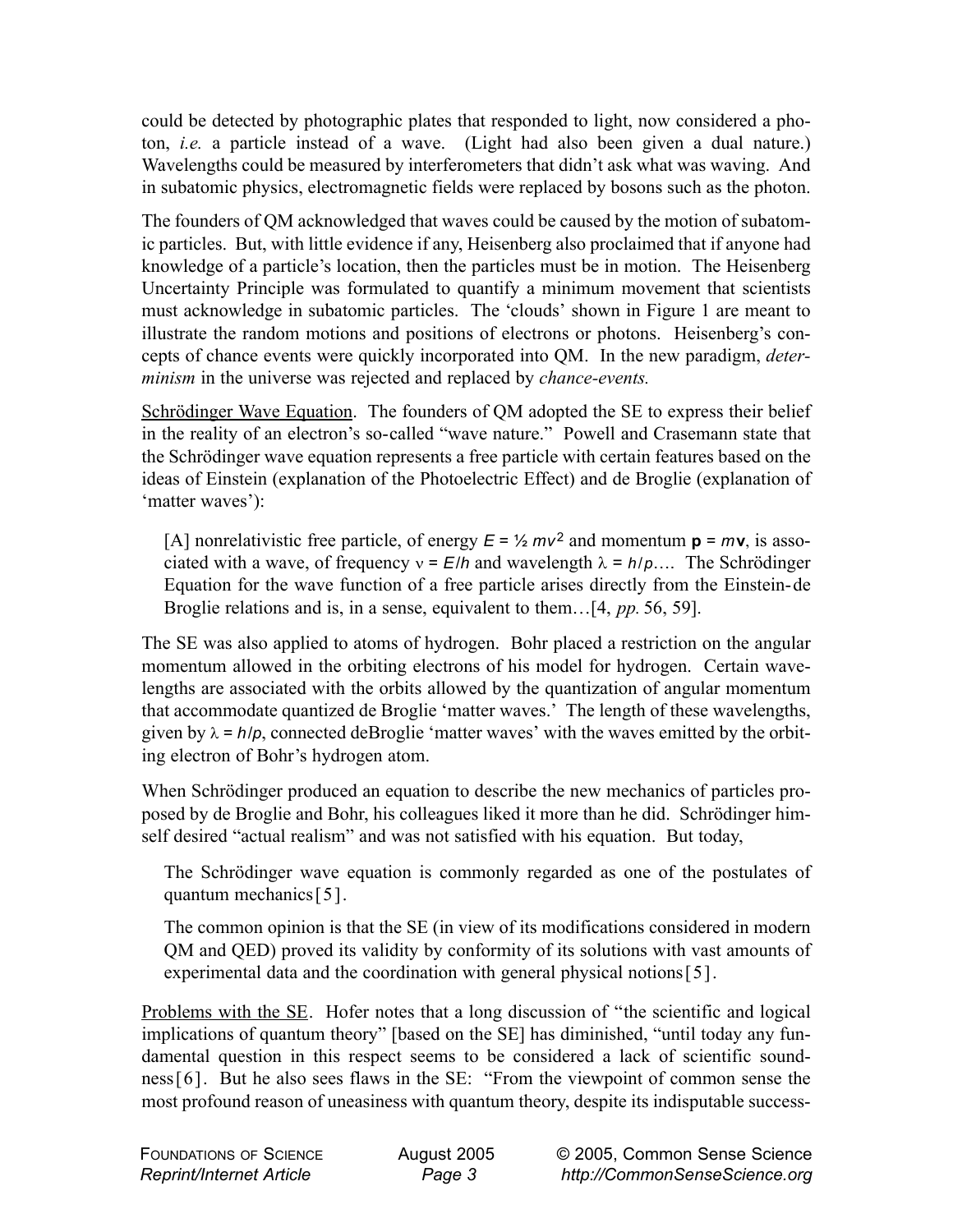es, has been expressed by Richard Feynman"[6]:

You see, my physics students don't understand it either. That is, because I don't understand it. Nobody does.

Hofer[6] and Shpenkov and Keidik[5] have documented many problems with the SE. The summaries that follow are their concise statements based on their detailed analyzes:

- Shrödinger's wave mechanics, now a fundamental part of quantum theory, does not allow for an interpretation of wave-functions as *physical* waves due to the contradiction a spreading wave-packet presents to mass conservation. On a fundamental level, the contradiction originates in the difference between phase velocity and group velocity of de Broglie waves[6].
- If the volume of a particle is finite, then wavelength and frequency become *intrinsic* variables of motion, which implies, due to energy conservation, that the wave function itself is a measure for the potential at an arbitrary point **r**. If it is a measure for the physical conditions of the environment—*i.e.* the intensity of  $V(r)$ —, then it must have physical relevance. But if it has physical relevance, then the EPR dilemma will be fully confirmed, and the result will favor Einstein's interpretation of quantum theory: quantum theory cannot be complete under the condition that (1) particles do have finite dimension, and (2) the Schrödinger Equation is the correct description of the variations of particle waves in the presence of external fields. The only alternative, which leaves quantum theory intact, is the assumption of particles with zero volume: an assumption which leads, in the context of electrodynamics, to the equally awkward result of the infinite energy of particles.... [T]herefore, ...[t]he interpretation of particles as physical waves allows the conclusion, that quantum theory cannot be, in a logical sense, a complete theoretical description of micro physical system[6].
- *Because* quantum theory neglects intrinsic characteristics of particle motion, the Schrödinger Equation is generally not precise by a value described by Heisenberg uncertainty relations [6].
- Schrödinger together with Weyl, contrary to the logic and all experience of theoretical physics, artificially cut off the divergent power series of the radial function *R*(*r*) at the k-th term. This allowed them to obtain the radial solutions, which, as a result of the cut off operation, actually were ... fictitious solutions[5].
- The quantum numbers of the SE are usually compared with the quantum numbers in Bohr-Sommerfeld's generalized theory of the hydrogen atom.... [T]he superficial resemblance of its quantum numbers to those of the SE was groundlessly used by founders of QM.... Such a formal juxtaposition must mean that the wave function in the SE contains elliptical orbits in the form of 'electron clouds.' All these definitions are fruits of fantasy. In fact, the SE describes only the *circular* orbits, but not mystic clouds-orbitals that were shown...[5].
- [T]he *wave number* in Schrödinger's radial equation is a *quantity that varies continuously in the radial direction.* Is it possible to imagine a field where the wave num-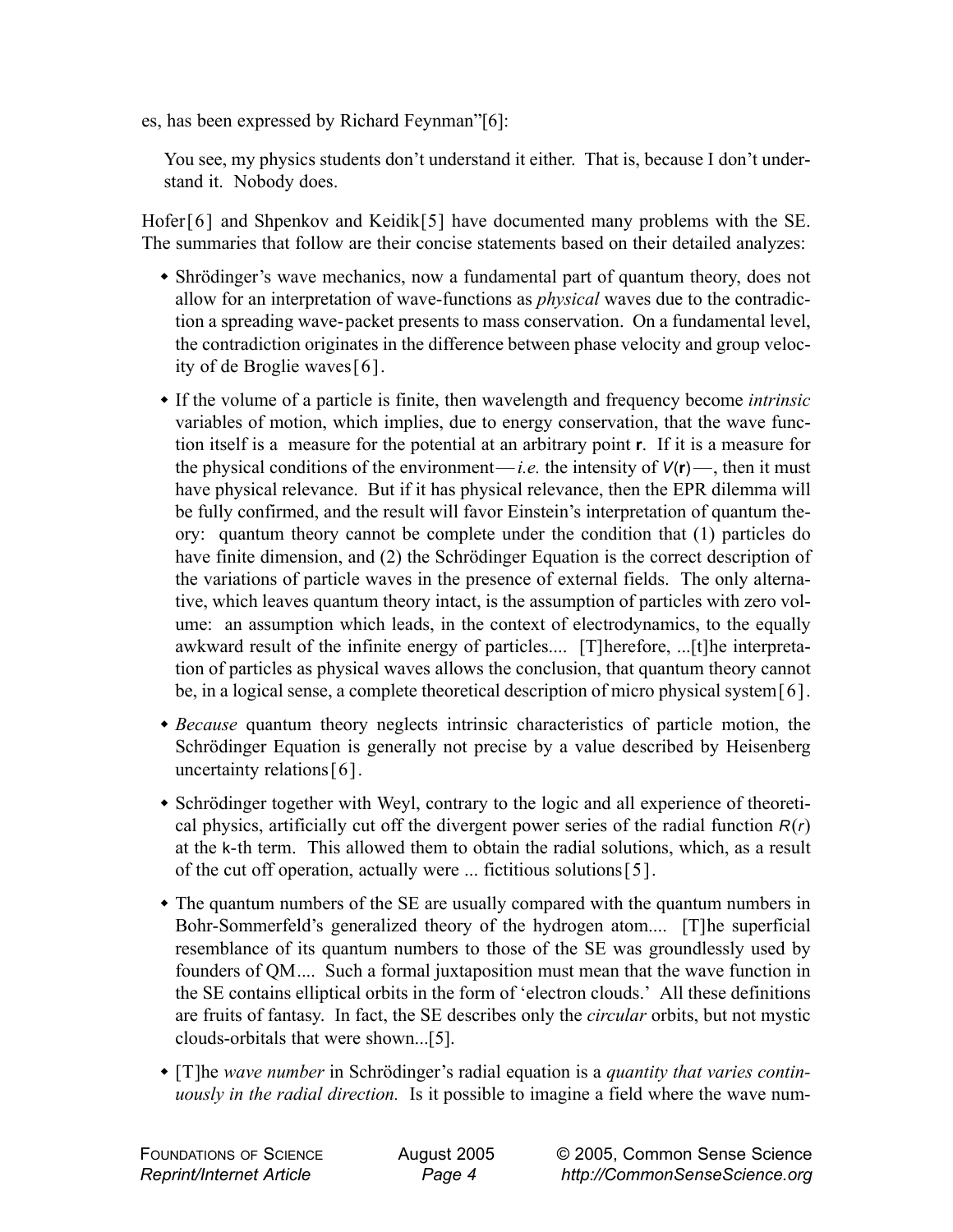ber, and hence the frequency, change from one point to another in the space of the field? Of course, it is not possible. *Such wave objects do not exist in Nature!*[5].

- In the case where the wave number *k* also takes imaginary values, the field will not be a wave field, and hydrogen-like atoms will be surrounded, beyond their spheres of the radius *r* max, with the field of the *aperiodic* structure. However, this completely contradicts reality. Thus, a limiting sphere bounds around the Schrödinger atom. Beyond the sphere, it is impossible to speak about the structure and wave properties of the atom[5].
- $\bullet$  [T]he radial functions  $R_{nl}$  define the shells of the most probable values of radii in accordance with the quantum mechanical interpretation of the wave function. These radii form a *discrete series, which cannot be averaged,* as it is impossible to average an inverse series of distances. Indeed, suppose we need to know the mean wavelength of the hydrogen-atom spectrum, for example, the Balmer series. Of course, we can calculate it, but it is an meaningless operation, because such an averaged wave does not exist in nature[5].

Problems of the Bohr Model and Postulates Embedded in the SE. Bohr's model of the hydrogen atom is a single electron with kinetic energy  $T = \frac{1}{2} m v^2$  *moving in orbit* about a proton nucleus. The electron is negatively charged and *point-like.* Its mass, spin, magnetic moment, and charge are proclaimed to be inherent properties without explanation. But, by the *laws of classical physics*, *these properties cannot exist in a size and volume of zero extent*, and the electron is considered to be a 'quantum object' with quantum properties. These violations of the *laws of nature* are quite sufficient in themselves to dismiss the SE as a description of nature and as science.

Conclusions about Schrödinger's Equation and Quantum Mechanics. The abstract mathematical equation that was put forward by Schrödinger, and which is inherent in QM, lacks scientific validity, partly due to mathematical errors, but fundamentally due to *an unreasonable disconnection between the physical source and the waves* that the equation predicts. "[T]he basic SE (and consequently any other equations based on the basic one) is in fact false.... QM is at best a phenomenological theory, with definite fit of it to the experiment"[5].

Any number of mathematical expressions (equations) can be created to represent waves proceeding from a material object. But our knowledge of nature (science) is trivial when the terms of a wave equation have no relationship to the physical mechanism that generates the waves. Logically and scientifically, a wave function should make predictions of waves from a real physical model of the wave source. Shpenkov and Keidik agree:

[W]e live in a real world. Accordingly, our knowledge about Nature must also be concrete and truly reflect reality, ...as far as possible. In particular, the development of nano-technology, where dimensions of devices tend towards magnitudes comparable with atomic sizes, requires as early as possible knowing the real spatial structure of atoms  $[5]$ .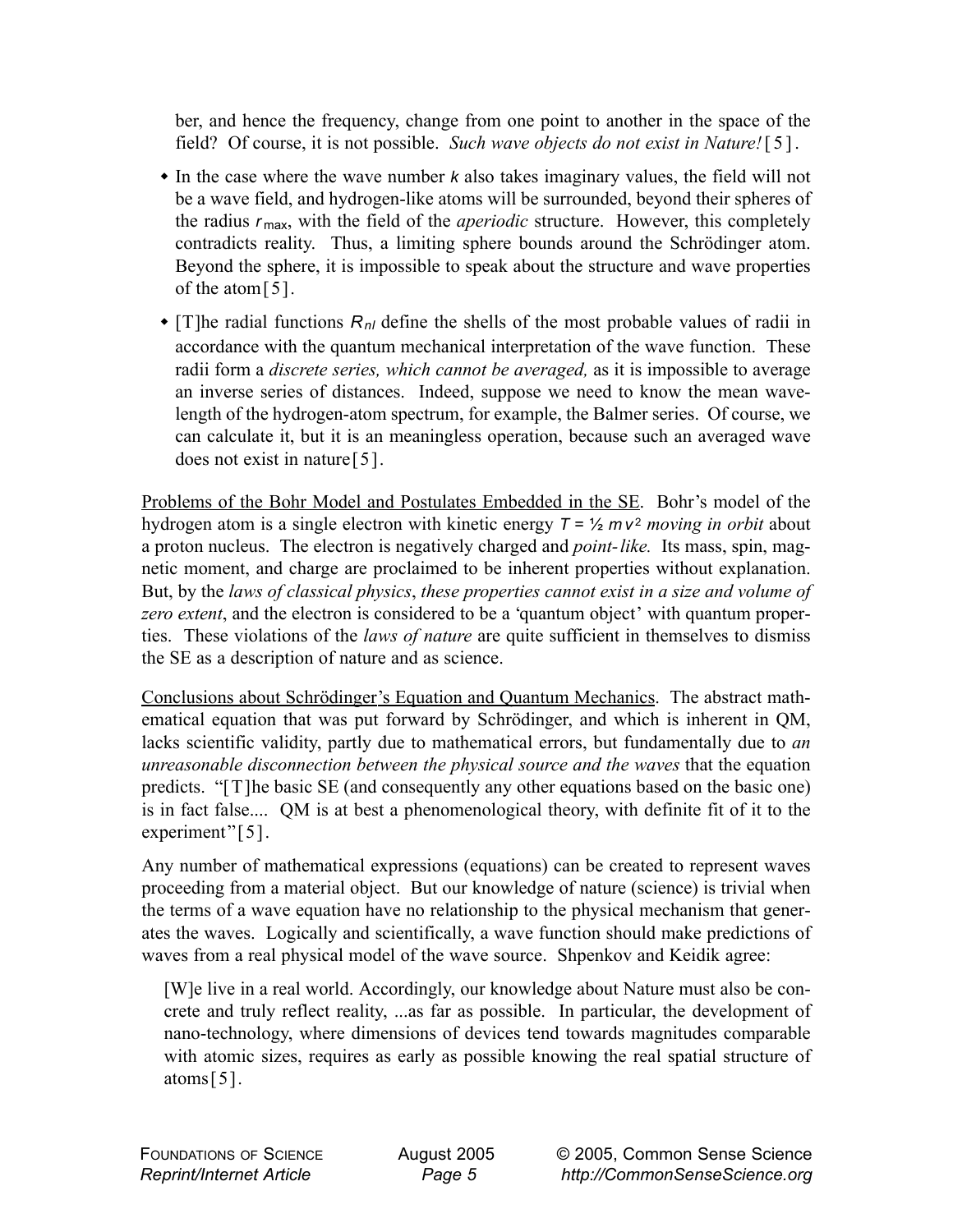*Ring Model's Wave Function.* Philip Gardner [7] wants "physical models of subatomic particles that have no singularities, no discontinuities." In defining acceptance criteria for such models he assumes that any alternative model must:

- (1) have a role for the particle's wave function
- (2) define its structure (charge, mass and current densities), internal motion and external fields as functions of this wave function
- (3) describe in some detail such processes as pair creation and annihilation.

The Spinning Charged Ring Model of the electron [8, 9] meets the general scientific objective to predict and explain the waves produced by a charged particle. The Ring Model 'wave function' is fundamentally superior to the SE, because the physical object (a spinning charged ring representing an electron) functions to produce a wave instead of placing the function of producing a wave in an equation. This paper will show the fundamental relationships of the Ring Model and its 'wave function.' It will:

- Explain the origin, value, and meaning of Planck's Constant *h* by showing its relationship to the Ring Model,
- Show that the Ring Model produces the relation between energy and frequency discovered by Planck and used by Einstein for describing the Photoelectric Effect ,
- Examine the relationship of the Schrödinger Equation to the Ring Model, and
- Explain how the Ring Electron produces empirically observed wave phenomena (by reference to other papers).

The General Wave Function. [This and some following sections are adapted from reference 7 and used by permission.] The first wave function (the SE) was an equation used to predict various wave-like properties of hydrogen atoms. Gardner's correspondence [7] describes the wave itself as "real and physical…electromagnetic fields" with definable and measurable energy density. Modern telecommunications validate this description.

Following French [2], "a wave of amplitude  $\psi$  associated with a particle, with the equation

$$
\psi = \sin 2\pi \nu \left( t - \frac{x}{w} \right) \tag{1}
$$

is called the wave function." This equation is obtained from the geometry and relationships of time, distance, velocity, and frequency of the wave. Equation (1) relates nothing more than the geometrical relationships in three-dimensional Euclidean space, and every wave obeys this wave function, including light-waves generated by a Ring Electron. Thus, in general, the Ring Model satisfies Gardner's first acceptance criteria. Specifically, this paper and others cited here show the relationship of the Ring Model to important waves emitted by the electron.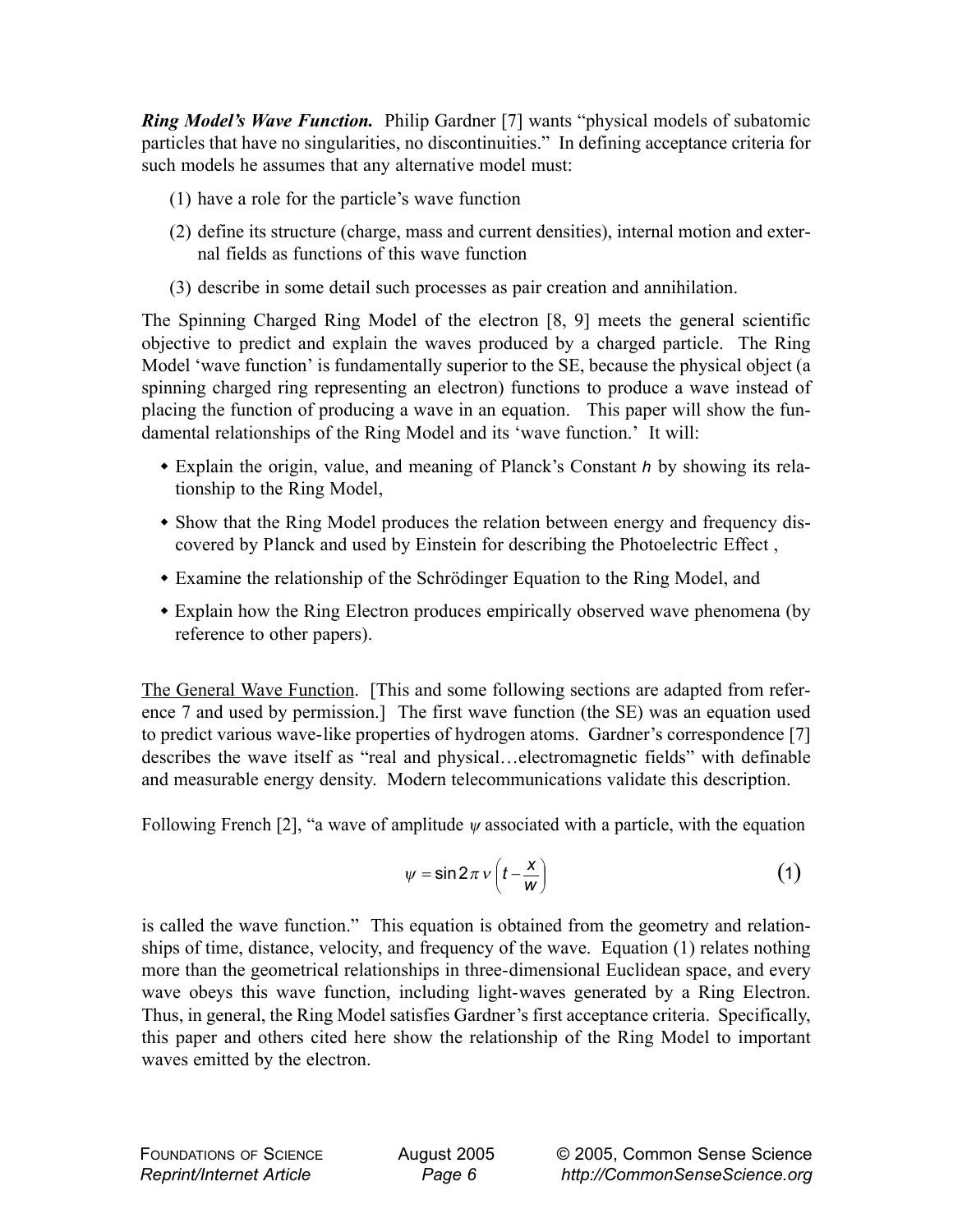Mechanism for Making Waves. A physical mechanism of the Spinning Charged Ring Model accounts for such wave-like emissions as the Compton wavelength[10], line spectra [10], and blackbody radiation[11]. These processes depend upon electromagnetic induction to produce radiation from the charge fiber that makes up an electron. The physical mechanisms of the finite-size Ring Model explain (instead of assert) the processes called the 'wave function.'

When light is regarded as 'photons' (important quantum particles for QM) instead of energy fields, the fundamental processes are obscured, and the wave function is nothing more than an equation without cause and effect relationships. When light is regarded as waves of electromagnetic energy, a physical relationship exists between the material object and the waves emitted by it.

Self-Energy of Ring Electron. The Ring Model, based on the electromagnetic character of matter, has a well-defined structure with a theoretical basis for the self-energy of an elementary particle. From [8] and [9], the self-energy *E* of a charged ring particle has been derived from the size and shape of its electric charge:

$$
E = \frac{e^2}{4\pi^2 \varepsilon_0 R} \ln\left(\frac{8R}{r}\right) = \frac{K_0}{R}
$$
 (2)

where *e* is the electron charge, the radius *R* of a ring electron is 3.86607 x 10<sup>-13</sup> meters, the ratio of radius and half-thickness radius  $r$  is a constant [8, 9], and  $K_0$  is a constant with the value 3.16153 x 10<sup>-23</sup>. Equation (2) applies to the stable, free-standing elementary particles, *e.g.* electron, proton, positron, and antiproton. From equation (28) of reference [8], the self-energy is also known to be

$$
E = \frac{\hbar c}{R} \tag{3}
$$

where *h* is Planck's Constant, and *c* is the speed of light. An electron's self-energy exists in two locations: the energy of the compressed charged within the boundary of the ring and the energy of electric and magnetic fields everywhere outside the boundary of the ring. The mutual pressure between charge and fields is equal (with opposite directions) everywhere at the boundary of the ring surface. In Classical Physics, the self-energy of an electron is identified as potential energy.

The boundary of the compressed charge gives the electron its *local* properties as a particle. The fields established by the charge extend outward with an energy density that is complicated but precisely known [12] . These fields give electrons (and other stable particles) their *extended* wave-like properties (and some static properties not discussed here).

Compton Wavelength. Compton's Wavelength is only one of many wavelengths emitted by an electron. This particular wavelength corresponds to electrons that are not excited to higher energy states, *i.e.* the *natural energy state* where the charge around the circumference of the electron is evenly distributed, and the standing wave has only one node (as illustrated for the case  $n = 1$  shown in Figure 2.)

| <b>FOUNDATIONS OF SCIENCE</b>   | August 2005 | © 2005, Common Sense Science  |
|---------------------------------|-------------|-------------------------------|
| <b>Reprint/Internet Article</b> | Page 7      | http://CommonSenseScience.org |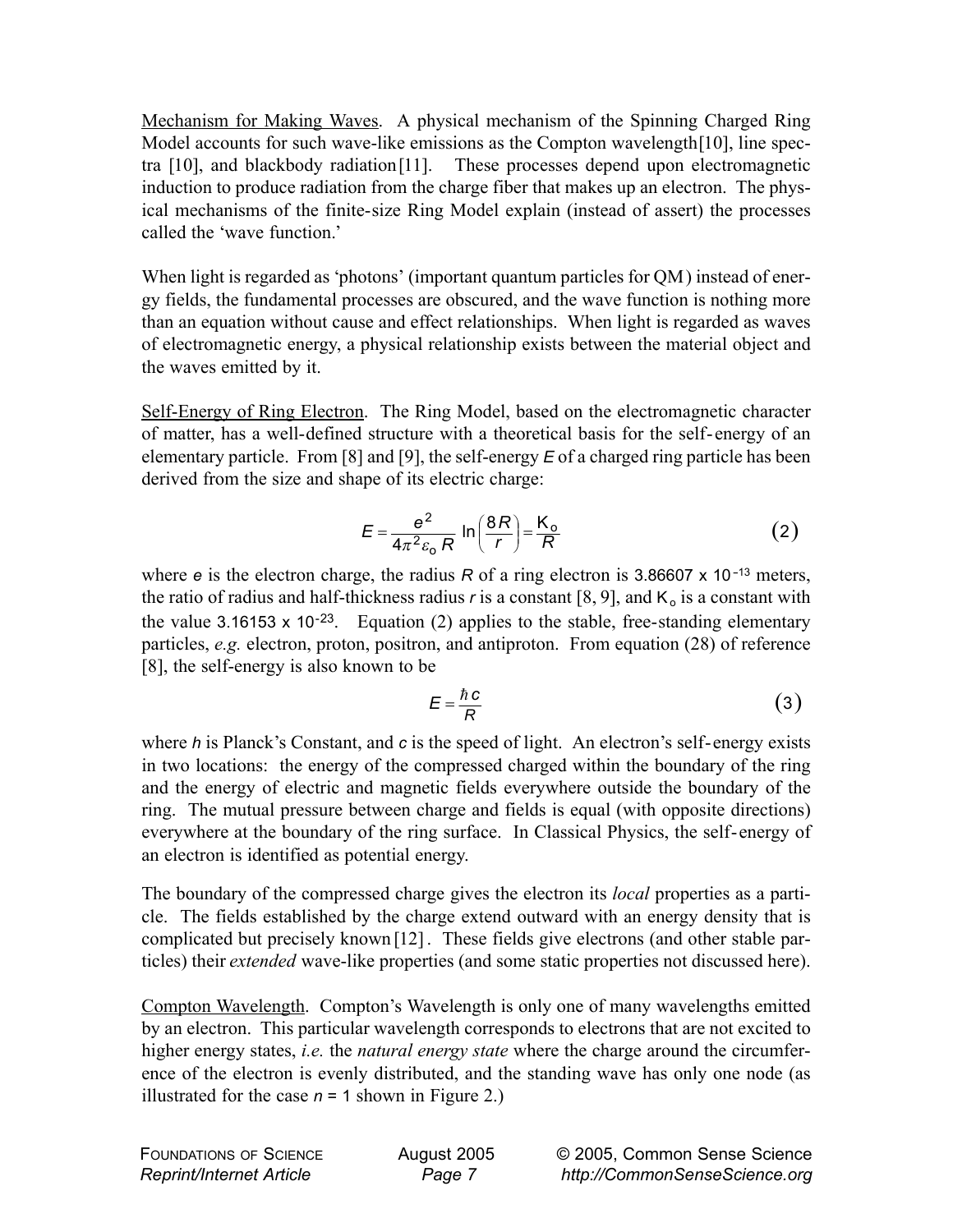From equation (2), the Compton Wavelength  $\lambda_c$  is simply the circumference *C* of the Ring Electron.

$$
\lambda_{\rm C} = C = 2\pi R = 2.42631 \times 10^{-12} \text{ meters}
$$
 (4)

Equation (4) relates the physical length of the electron circumference to the physical length of the electron's standing-wave. Compton observed radiation emitted by the electron with the same wavelength[2].

Origin of Planck's Constant. A Ring Electron with single electric charge *e* and magnetic charge  $\phi$  (flux) will maintain these two quantum charges by adjustments of its size and charge circulation that conserve the magnitude of both charges. In the Ring Model, the product of the electric charge  $e$  and magnetic charge  $\phi$  in a system of rotating charge equals Planck's Constant: *h = e*φ [9].

This result was anticipated more than  $100$  years ago [13]:

It is a fairly straightforward task to calculate the amount of angular momentum in an electromagnetic field. Indeed, ...J. J. Thomson, in a textbook on electricity and magnetism, suggested this exercise for students: Determine the angular momentum of an electromagnetically bound system consisting of a single electric charge and a single magnetic charge. The solution reveals that the angular momentum of the system depends on the product of the electric charge and the magnetic charge but is independent of the distance between them. In other words, the electric charge and the magnetic charge may be separated by the radius of an atom or by the radius of the universe; in both cases, the angular momentum of the electromagnetic field is the same.

Intrinsic angular momentum. From these relationships, there is an apparent relationship between *Planck's Constant* and the *angular momentum* in a system of rotating charge. Bohr incorporated these relationships in his model of a hydrogen atom. The Ring Model—another system of rotating charge—is also constrained by the restrictions of angular momentum.

Carrigan and Trower explain how this constraint affects radiation known as line spectra:

An atom that has been excited to an elevated energy state tends to revert abruptly to a lower energy state, simultaneously emitting its excess energy in the form or a photon, or quantum of electromagnetic radiation. The photon [or quantum of electromagnetic radiation] not only removes some energy from the atom but also carries away some of the atoms's intrinsic angular momentum [13].

Line Spectra From Ring Electron. By the influence of nearby charged particles or radiant energy, an electron may be "excited" to a higher energy state [see Figure 2 where *n* = 3 and 7]. The charge fiber will have multiple loops, and both (electric and magnetic) fields will have a corresponding number of nodes. Thus, the standing-wave of an excited electron depends upon its circumference and the number of nodes in the standing-wave [equation (37) of reference 11]: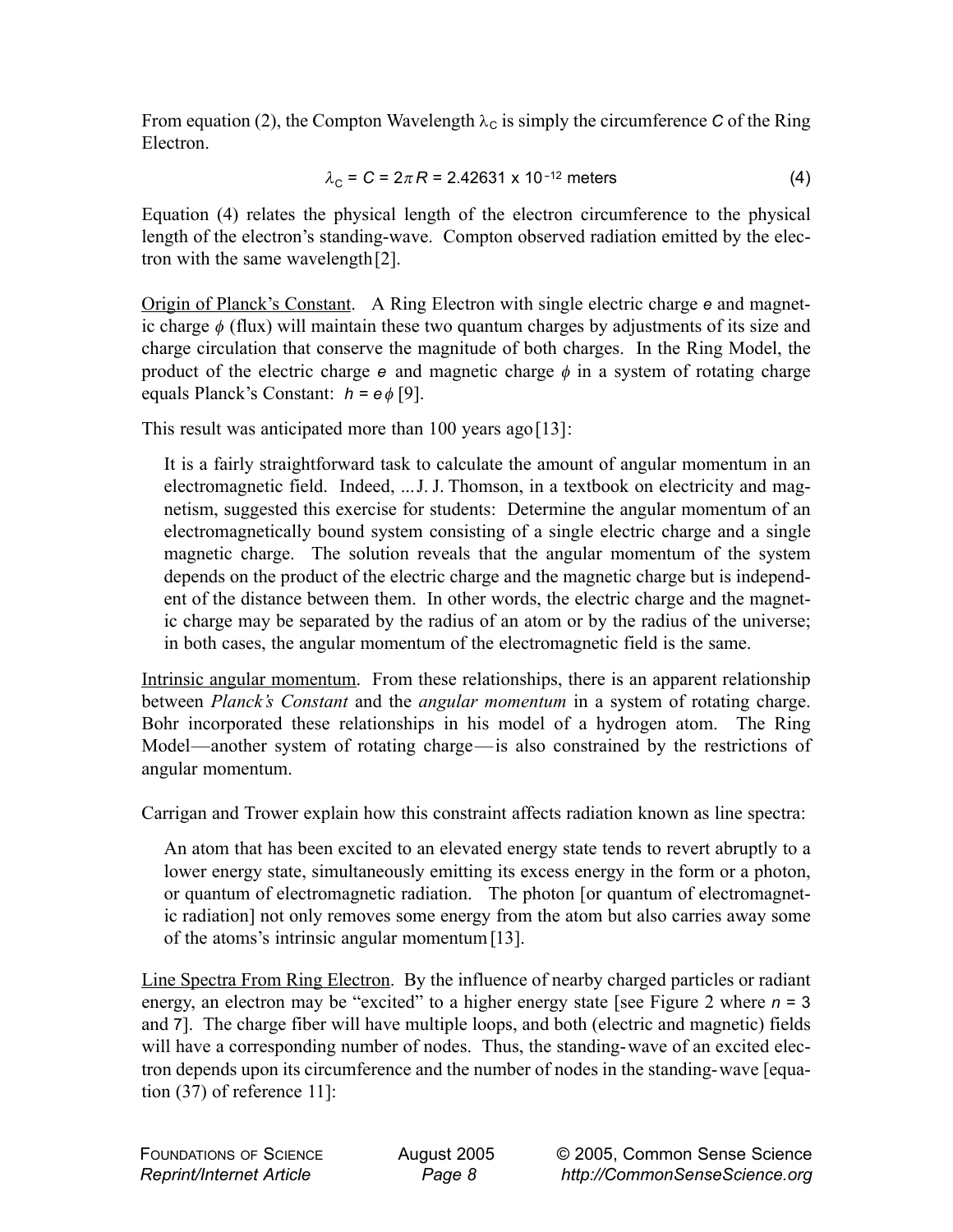$$
C = 2\pi R = n\lambda \tag{5}
$$

where  $n = ... 1/3, 1/2, 1, 2, 3, ...$  for the multiples of possible wavelengths. Therefore, radiation emitted by an excited electron depends upon the number of nodes in its pre-radiation standing-wave and the number of nodes in its post-radiation standing-wave. Labov and Bowyer observed sub-harmonic wavelengths (where *n* = …1/3, 1/2) in the extreme ultraviolet spectrum[3] that are predicted *only* by the Ring Model [see reference 10 for a complete explanation].

Energy-Frequency Relationship. The Ring Model shows how the frequency <sup>ν</sup> of electron radiation is related to its self-energy *E*.

From equations (7) and (28) of reference [8], the mass and self-energy of an electron are given by:

$$
m = \frac{\hbar}{cR} = \frac{E}{c^2}
$$
 (6)

On the basis of this physical mechanism for radiation wavelength, and the wave equation  $c =$  $λv$ , where *c* is the speed of light and *v* is the frequency of oscillations, the preceding equations are combined to obtain important relationships:

$$
K_0 = E R = mc^2 R = ch/2\pi
$$
  
= 3.16153 x 10<sup>-26</sup> (7a)

$$
h = 2\pi K_0 / c = 6.62608 \times 10^{-34}
$$
 (7b)

$$
E = ch/(2\pi R) = ch/\lambda = h\nu
$$
 (7c)

The relationship between energy and frequency shown in equation (7c) has been very important in Quantum Theory. A textbook states that "A relation between energy and frequency…was established by Planck's treatment of blackbody radiation and by Einstein's explanation of the photoelectric effect"[4]. But now, this "quantum hypothesis" and the unit of the quantum *h* have been obtained as features of the Ring Model. Any theory (*e.g*. the Ring Model) that obtains a fundamental physical constant must be considered superior to another that postulates it (*e.g.* the Quantum Theory).

#### *Some Comparisons of the Two Approaches.*

Wavelength of Emissions. Schrödinger wrote a wave equation for the Bohr model of the hydro-

FOUNDATIONS OF SCIENCE *Reprint/Internet Article*



#### **Figure 2.**

Charged Fiber in Several Energy States

Charge moves along fiber in shape of circular solenoid.

Fiber is shown with 0, 1, 3, and 7 turns around toroid (top to bottom).

Torus is shown only as visual aid and is not part of the spiral electron (helicon).

Fiber with 1 turn represents an electron in a non-excited state (natural energy level). Fibers with 2 and higher number of turns correspond to electrons with excited states (enhanced energy levels). Fiber with 0 turns does not correspond with any electron shape found in nature.

> © 2005, Common Sense Science *http://CommonSenseScience.org*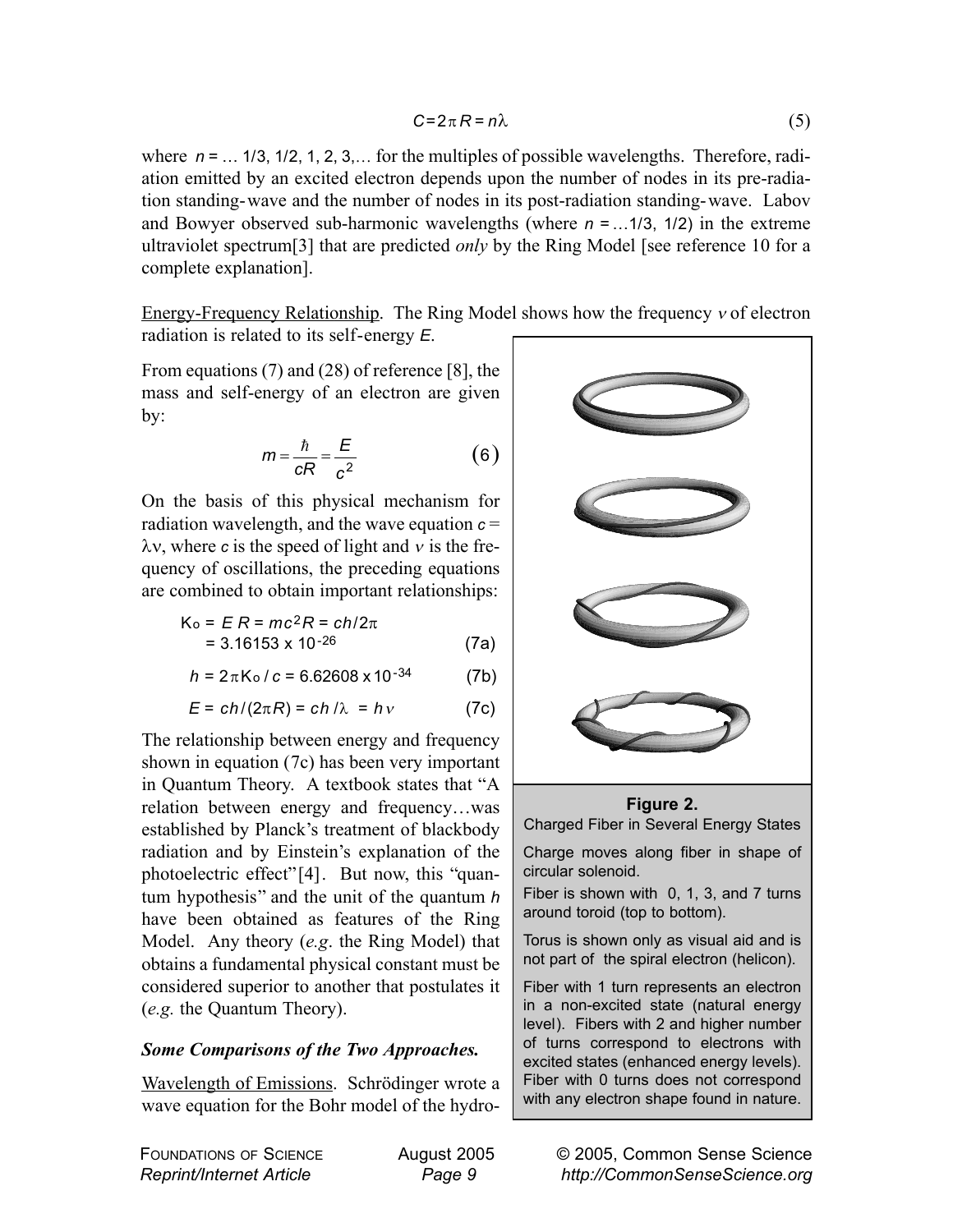gen atom. He started with the general wave equation (1) and imposed two postulates to create a specific wave equation that now bears his name.

The *first postulate* inserted by Schrödinger into his famous equation is the *energy and frequency* relationship (7c). Analysis of the Ring Electron, given above, supports this feature of the Schrödinger wave equation.

The *second postulate* inserted by Schrödinger was Bohr's postulate on the *quantization of angular momentum.* French explains this postulate in terms of the Bohr atom where

an electron in an atom could not be in any arbitrary orbit, but only in orbits for which one could write:

$$
m \vee x \ 2\pi R = nh \tag{8}
$$

where *n* is an integer. We [showed] how this represents a quantization of the 'action' as described by the phase integral. In Bohr's theory there is no way of explaining why the electron should fail to radiate so long as it remains in such a quantum state, since it is still, on Bohr's view, an accelerated point-charge. The wave-mechanical description really does away with this difficulty, however, since we now think of a wave whose wavelength is  $\lambda = h/mv$ . Putting  $mv/h = 1/\lambda$ , Bohr's quantum condition becomes

$$
2\pi R/\lambda = n \quad \text{or} \quad 2\pi R = n\lambda \tag{9}
$$

Thus the allowed orbits are just those that will exactly accommodate the de Broglie waves, allowing a perfect join when the circuit is complete. In such a picture, there is no suggestion of progressive motion…[2, *p.* 184].

The Bohr Model of the atom just described is based on an electron in orbit around the atomic nucleus. But the Ring Model of the atom places an electron at a fixed location and distance from the atomic nucleus. The models are very different physically but both models predict the wavelengths emitted by an electron bound in hydrogen. *In the Ring Model, electron wavelengths are properties of its physical size instead of a postulate.* 

Spin of Particles and Atoms. For the Ring Model, the spin (angular momentum) of an electron is obtained from the definition that angular momentum equals the product of electromagnetic mass, velocity, and radius. The electromagnetic mass *m* of the free electron is equipartitioned between is electrostatic and magnetostatic components where the former depends upon charge velocity and the latter does not—providing the factor ½ in equation  $(10)$   $[8]$ .

For charge moving along the Ring Electron circumference with velocity *c*, the angular momentum  $p_s$  is

$$
p_s = m\,vR/2 = mcR/2\tag{10}
$$

From equations (7) and (28) of reference [8], the possible values of spins for electrons are

$$
p_s = nh/2 \tag{11}
$$

| <b>FOUNDATIONS OF SCIENCE</b>   | August 2005 | © 2005, Common Sense Science  |
|---------------------------------|-------------|-------------------------------|
| <b>Reprint/Internet Article</b> | Page 10     | http://CommonSenseScience.org |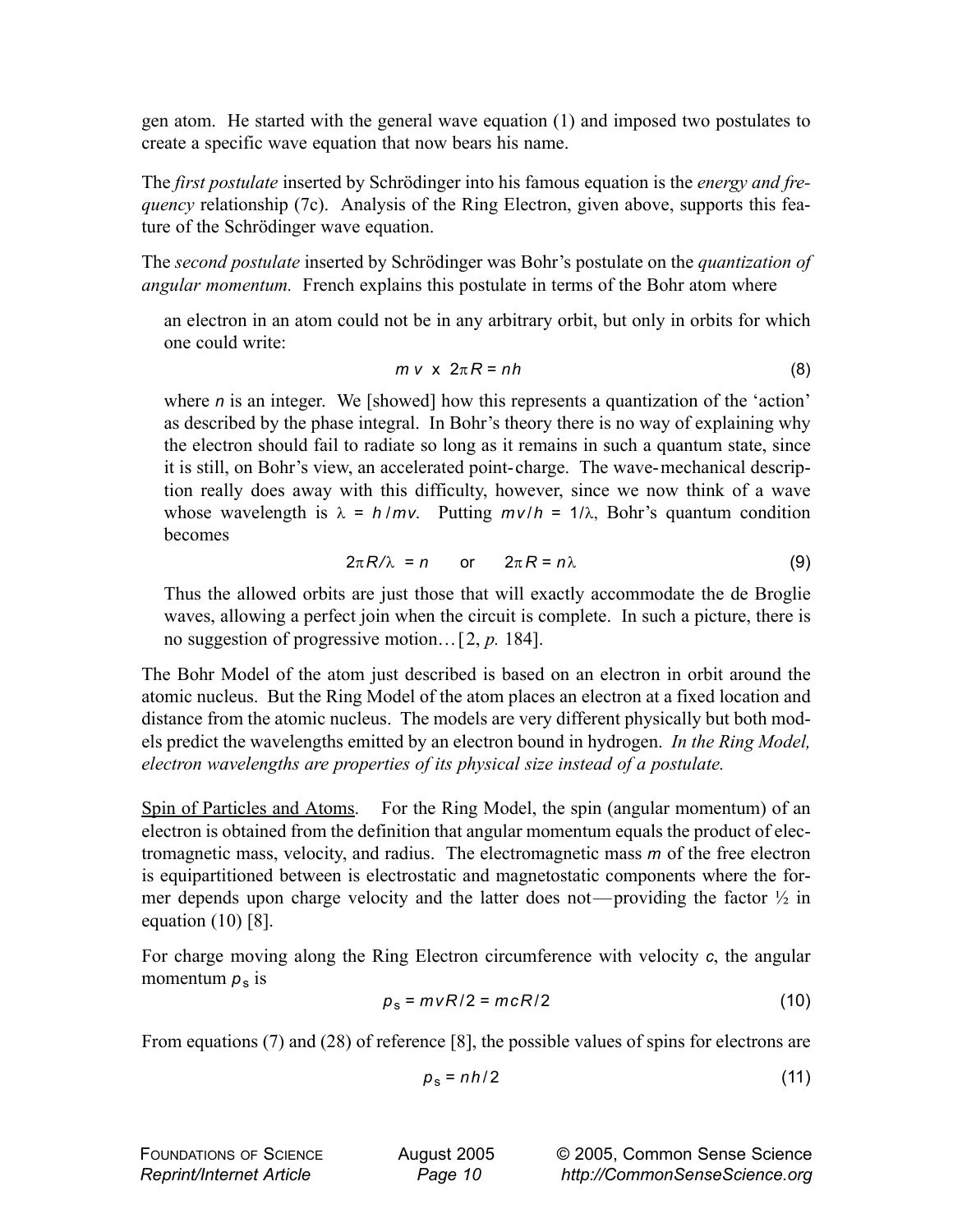where *n* takes on the values  $n = 1, 2, 3...$  for corresponding excited states as shown in the Figure 2. Comparison of equations (8) and (11) show that the two models predict the same spins. However for  $n = 1$ —the natural energy state—only the Ring Model gives the correct value observed in experiments on the free electron.

Chance or Causality. As an abstract, mathematical equation, the Schrödinger Equation allows interpretations of its solutions that physical models prohibit:

The Schrödinger Equation for the wave function of a free particle arises directly from the Einstein-de Broglie relations and is, in a sense, equivalent to them. However, until suitable boundary conditions and requirements concerning the continuity of solutions are imposed, the properties of the wave function are not completely described by the Schrödinger Equation…. The probabilistic hypothesis of Born and the generalizations developed by him, Bohr, Dirac, Heisenberg, and others in the period from 1925 to1930, are a precise formulation of a fundamentally new concept of natural processes which has emerged from the study of systems of atomic size [4, *p.* 59-60].

In contrast, the Ring Model limits predictions to *causal* relationships, and has successfully predicted the line spectra associated with hydrogen[10]and other wave emissions of the electron.

Planck's Constant and Uncertainty in Schrödinger's Equation. Modern physics and the Schrödinger Equation have been dominated by a *law of chance* known as the Heisenberg Uncertainty Principle (HUP). This has been detrimental to legitimate science because HUP is grossly in error as shown by much experimental data analyzed by Wesley [14, see Chapter 6, *pp.*152-166, titled "Failure of the 'Uncertainty Principle'"].

Role of Planck's Constant in Material Particles. The Table summarizes fundamental relationships governed by Planck's Constant and gives a conclusion that only two of the four cases are valid. Evidently, this fundamental physical constant characterizes a system of rotating charge, *e.g.* the spinning charged ring.

The first row of the Table is the quantization of motion (or energy) changes during chance events, according to the Heisenberg Uncertainty Principle. Empirical evidence shows the HUP to be in error [14, 15].

The second row of the Table gives the relationship between an electron's wavelength and its angular moment. This researcher cannot reconcile the wavelength-momentum relationship with the empirical values spin in physical models. The equation for wavelength was used to constrain the orbits of the Bohr model, but is not universally valid.

The third row of the Table gives the relationship, equation (7c), between an electron's self-energy and the frequency of radiation emitted by the electron. This is an expected relationship that was derived from the geometry of the Ring Model. The energy-frequency relationship holds for a *compression* model where a smaller size of a physical particle means it has more energy, and a shorter wavelength and higher frequency. But in QM and the SE, the relationship has no physical basis and is only a mathematical relationship.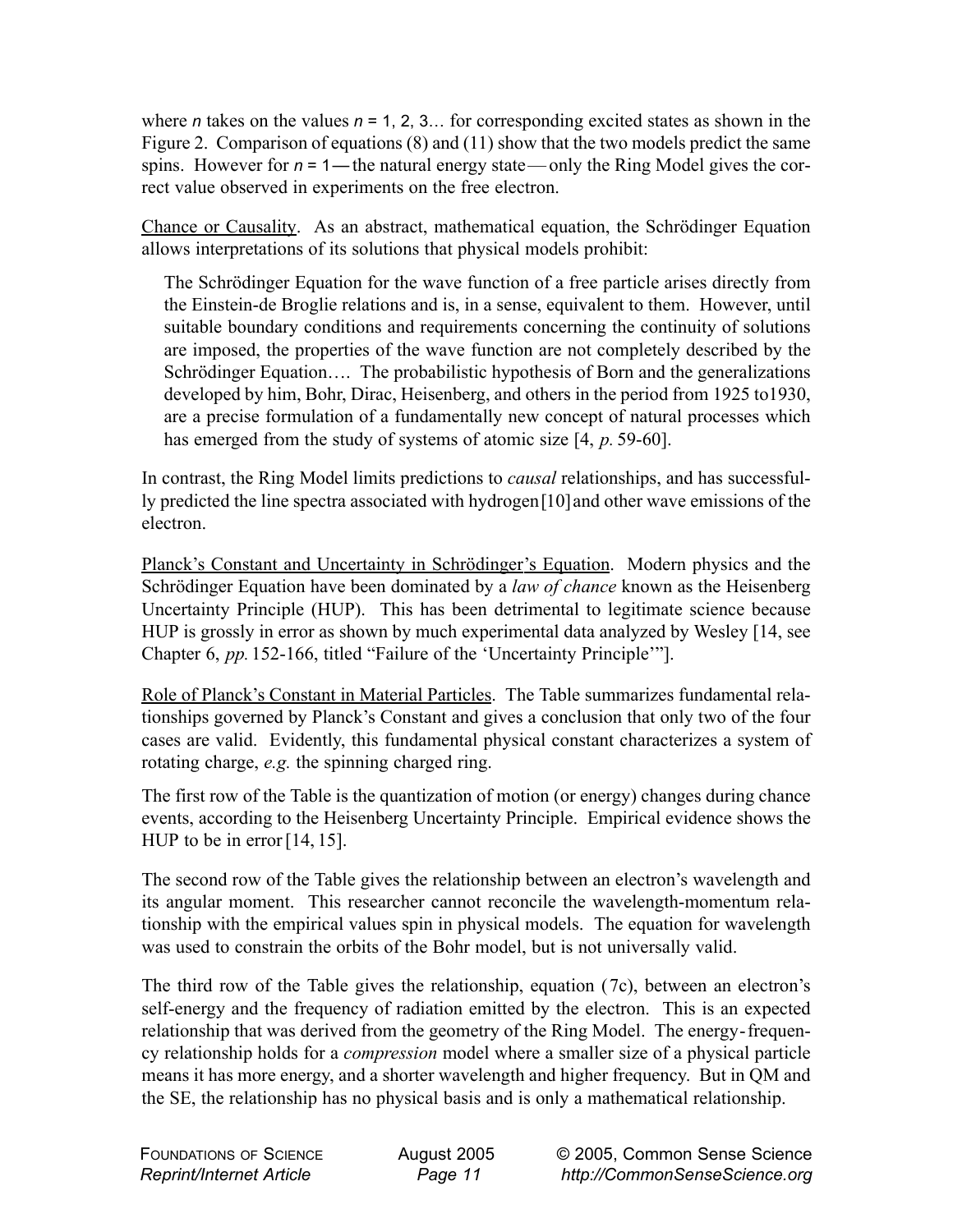| <b>Equation with</b><br><b>Planck's Constant</b> | Validity                                                      | Bohr Model,<br>SE, and QM                                                | <b>Ring Model</b>                                                |
|--------------------------------------------------|---------------------------------------------------------------|--------------------------------------------------------------------------|------------------------------------------------------------------|
| $h = 2\pi \Delta p \Delta x$                     | Not valid<br>[14, 15]                                         | Inherent in SE, Bohr<br>Model, and QM                                    | Not Used in Ring<br>Model                                        |
| $h = \lambda p$                                  | Not generally valid<br>(applies only to<br>orbiting electron) | Wavelength selected to<br>match de Broglie waves<br>& momentum postulate | Not Used in Ring<br>Model                                        |
| $h = E/v$                                        | Valid<br>(Eq. 7c)                                             | Postulated by Planck<br>and used by Bohr<br>and Einstein                 | Obtained from self-<br>energy of Spinning<br><b>Charged Ring</b> |
| $h = e\phi$                                      | Valid<br>[9, 13]                                              | Not used by the Bohr<br>Model                                            | Obtained from laws of<br>electromagnetism                        |

**Table** Fundamental Relationships Governed by Planck's Constant

The fourth row of the Table gives the relationship between an electron's electric charge and its magnetic charge. The product of electric charge *e* and magnetic charge (or flux) φ is a constant *h* for a rotating electromagnetic system [9, 13]. This writer concludes that this condition on rotating systems is the fundamental relationship of Planck's Constant.

*Conclusions.* From the foregoing analysis it appeared, at first glance, that the Schrödinger Wave Function Equation developed to explain waves emitted by Bohr's orbiting electron model would not be very different, if at all, for the Wave Function of the Ring Model.

- The general wave equation (1) certainly applies to both models.
- The Energy-Frequency relationship applies equally to both models.
- The quantization of angular momentum is the same in both models.
- Both models predict the same wavelengths of line spectra [10].

But when other considerations are included, the Ring Model is a much better predictor of physical reality: The Ring Model explains the meaning of Planck's Constant and has accurately predicted the Compton Wavelength[10], line spectra[10], Photoelectric Effect<sup>[11]</sup>, and blackbody radiation<sup>[11]</sup> with one physical model and consistency with the *law of cause and effect.* The Schrödinger Equation is less successful in predicting these phenomena, offers postulates instead of facts, violates logic, and, according to the standard interpretation, embraces spontaneous events governed by a *law of chance* known to be greatly in error[14, 15].